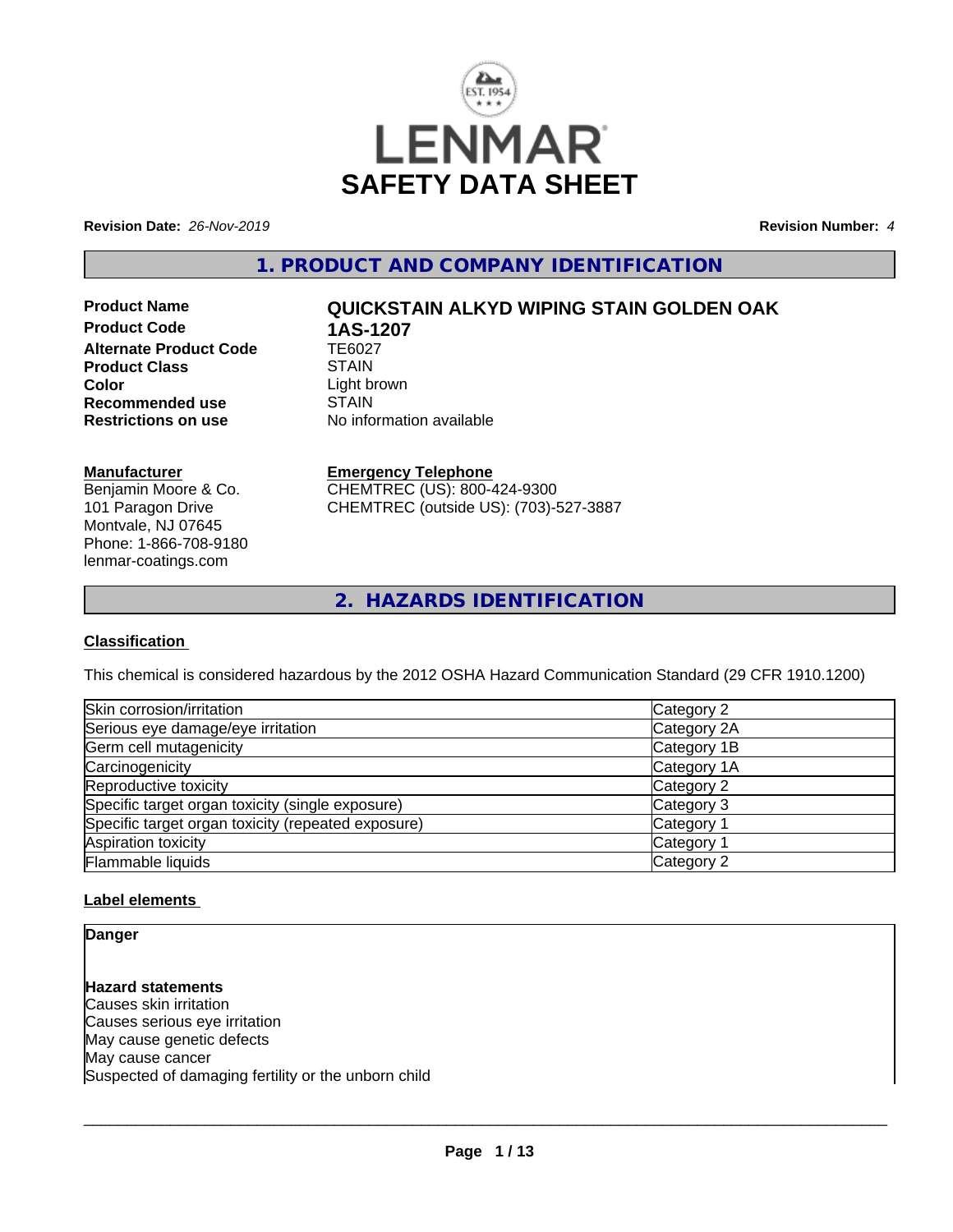May cause drowsiness or dizziness Causes damage to organs through prolonged or repeated exposure May be fatal if swallowed and enters airways Highly flammable liquid and vapor



# **Precautionary Statements - Prevention**

Obtain special instructions before use Do not handle until all safety precautions have been read and understood Use personal protective equipment as required Wash face, hands and any exposed skin thoroughly after handling Wear eye/face protection Do not breathe dust/fume/gas/mist/vapors/spray Do not eat, drink or smoke when using this product Use only outdoors or in a well-ventilated area Keep away from heat, hot surfaces, sparks, open flames and other ignition sources. No smoking Keep container tightly closed Ground/bond container and receiving equipment Use explosion-proof electrical/ventilating/lighting/equipment Use only non-sparking tools Take precautionary measures against static discharge Keep cool **Precautionary Statements - Response**

\_\_\_\_\_\_\_\_\_\_\_\_\_\_\_\_\_\_\_\_\_\_\_\_\_\_\_\_\_\_\_\_\_\_\_\_\_\_\_\_\_\_\_\_\_\_\_\_\_\_\_\_\_\_\_\_\_\_\_\_\_\_\_\_\_\_\_\_\_\_\_\_\_\_\_\_\_\_\_\_\_\_\_\_\_\_\_\_\_\_\_\_\_

IF exposed or concerned: Get medical advice/attention

#### **Eyes**

IF IN EYES: Rinse cautiously with water for several minutes. Remove contact lenses, if present and easy to do. Continue rinsing

If eye irritation persists: Get medical advice/attention

# **Skin**

If skin irritation occurs: Get medical advice/attention

IF ON SKIN (or hair): Remove/Take off immediately all contaminated clothing. Rinse skin with water/shower Wash contaminated clothing before reuse

#### **Inhalation**

IF INHALED: Remove victim to fresh air and keep atrest in a position comfortable for breathing

# **Ingestion**

IF SWALLOWED: Immediately call a POISON CENTER or doctor/physician

#### Do NOT induce vomiting

**Fire**

In case of fire: Use CO2, dry chemical, or foam for extinction

# **Precautionary Statements - Storage**

Store locked up

Store in a well-ventilated place. Keep container tightly closed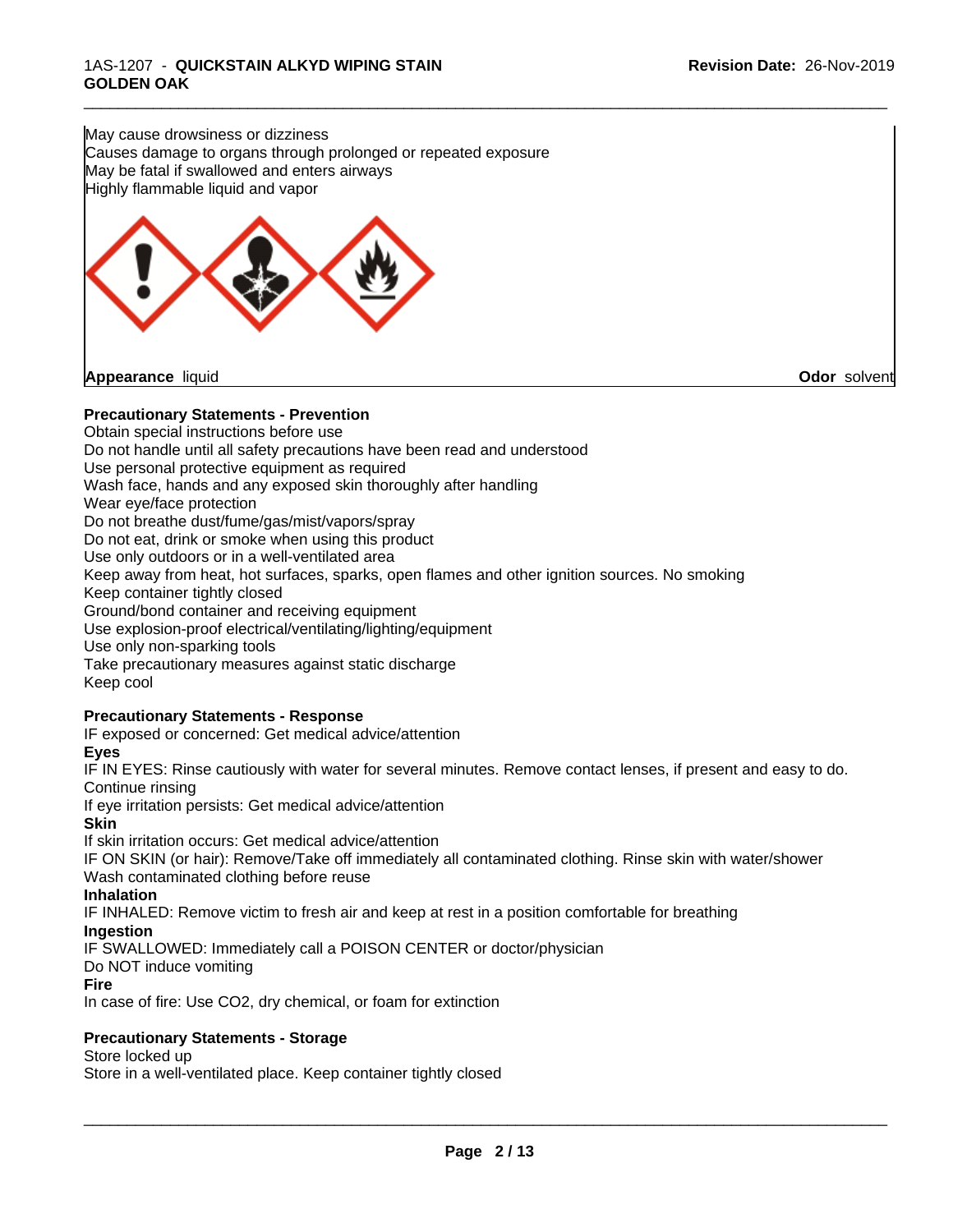#### **Precautionary Statements - Disposal**

Dispose of contents/container to an approved waste disposal plant

#### **Hazards not otherwise classified (HNOC)**

Rags, steel wool or waste soaked with this product may spontaneously catch fire if improperly discarded

#### **Other information**

No information available

#### **Other hazards**

May cause allergic skin reaction

# **3. COMPOSITION INFORMATION ON COMPONENTS**

\_\_\_\_\_\_\_\_\_\_\_\_\_\_\_\_\_\_\_\_\_\_\_\_\_\_\_\_\_\_\_\_\_\_\_\_\_\_\_\_\_\_\_\_\_\_\_\_\_\_\_\_\_\_\_\_\_\_\_\_\_\_\_\_\_\_\_\_\_\_\_\_\_\_\_\_\_\_\_\_\_\_\_\_\_\_\_\_\_\_\_\_\_

| <b>Chemical name</b>                        | <b>CAS No.</b> | Weight-%    |
|---------------------------------------------|----------------|-------------|
| Hydrotreated light naphtha                  | 64742-49-0     | $10 - 15$   |
| Distillates, petroleum, hydrotreated light  | 64742-47-8     | $5 - 10$    |
| Solvent naphtha (petroleum), heavy aromatic | 64742-94-5     | $5 - 10$    |
| Solvent naphtha, petroleum, light aromatic  | 64742-95-6     | $5 - 10$    |
| n-Butyl acetate                             | 123-86-4       | $5 - 10$    |
| Acetone                                     | 67-64-1        | $1 - 5$     |
| 2-Butoxyethanol                             | 111-76-2       | $1 - 5$     |
| Stoddard solvent                            | 8052-41-3      | $1 - 5$     |
| 1,2,4-Trimethylbenzene                      | $95 - 63 - 6$  | $1 - 5$     |
| VM&P naphtha                                | 64742-89-8     | $1 - 5$     |
| Xylene                                      | 1330-20-7      | $1 - 5$     |
| Naphthalene                                 | $91 - 20 - 3$  | $0.5 - 1$   |
| Ethanol                                     | 64-17-5        | $0.5 - 1$   |
| Ethyl benzene                               | $100 - 41 - 4$ | $0.1 - 0.5$ |
| Octane                                      | 111-65-9       | $0.1 - 0.5$ |
| Heptane                                     | 142-82-5       | $0.1 - 0.5$ |
| Cumene                                      | 98-82-8        | $0.1 - 0.5$ |

# **4. FIRST AID MEASURES**

#### **Description of first aid measures**

| <b>General Advice</b> | If symptoms persist, call a physician. Show this safety data sheet to the doctor in<br>attendance.                                                                                                                      |
|-----------------------|-------------------------------------------------------------------------------------------------------------------------------------------------------------------------------------------------------------------------|
| <b>Eye Contact</b>    | Immediately flush with plenty of water. After initial flushing, remove any contact<br>lenses and continue flushing for at least 15 minutes. Keep eye wide open while<br>rinsing. If symptoms persist, call a physician. |
| <b>Skin Contact</b>   | Wash off immediately with soap and plenty of water removing all contaminated<br>clothes and shoes. If skin irritation persists, call a physician.                                                                       |
| <b>Inhalation</b>     | Move to fresh air. If symptoms persist, call a physician.<br>If not breathing, give artificial respiration. Call a physician immediately.                                                                               |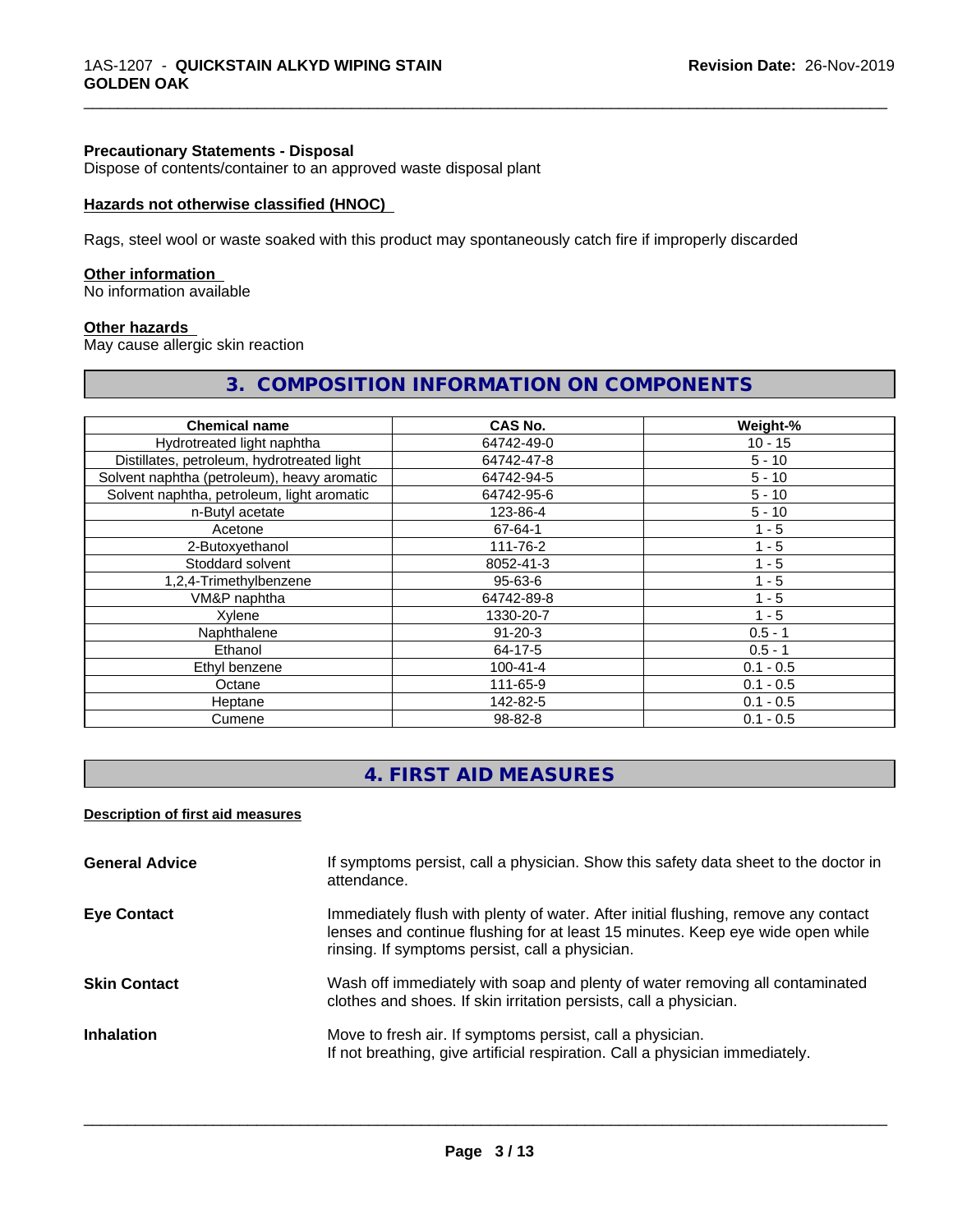| Ingestion                                        | Clean mouth with water and afterwards drink plenty of water. Do not induce<br>vomiting without medical advice. Never give anything by mouth to an unconscious<br>person. Consult a physician. |
|--------------------------------------------------|-----------------------------------------------------------------------------------------------------------------------------------------------------------------------------------------------|
| <b>Protection Of First-Aiders</b>                | Use personal protective equipment.                                                                                                                                                            |
| <b>Most Important</b><br><b>Symptoms/Effects</b> | May cause allergic skin reaction.                                                                                                                                                             |
| <b>Notes To Physician</b>                        | Treat symptomatically.                                                                                                                                                                        |

**5. FIRE-FIGHTING MEASURES**

|                                          | <b>Flammable Properties</b>                                   |                                                       |                                       | Vapors may travel considerable distance to a source of<br>ignition and flash back. Vapors may cause flash fire.                                                                                                                                                                     |  |
|------------------------------------------|---------------------------------------------------------------|-------------------------------------------------------|---------------------------------------|-------------------------------------------------------------------------------------------------------------------------------------------------------------------------------------------------------------------------------------------------------------------------------------|--|
|                                          | <b>Suitable Extinguishing Media</b>                           |                                                       | surrounding environment.              | Foam, dry powder or water. Use extinguishing measures<br>that are appropriate to local circumstances and the                                                                                                                                                                        |  |
|                                          |                                                               | Protective equipment and precautions for firefighters | and full protective gear.             | As in any fire, wear self-contained breathing apparatus<br>pressure-demand, MSHA/NIOSH (approved or equivalent)                                                                                                                                                                     |  |
|                                          | <b>Hazardous combustion products</b>                          |                                                       | which may be toxic and/or irritating. | Burning may result in carbon dioxide, carbon monoxide<br>and other combustion products of varying composition                                                                                                                                                                       |  |
|                                          | <b>Specific Hazards Arising From The Chemical</b>             |                                                       | vapors.                               | Flammable. Flash back possible over considerable<br>distance. Keep product and empty container away from<br>heat and sources of ignition. Closed containers may<br>rupture if exposed to fire or extreme heat. Thermal<br>decomposition can lead to release of irritating gases and |  |
|                                          | Sensitivity to mechanical impact                              |                                                       | No                                    |                                                                                                                                                                                                                                                                                     |  |
|                                          | Sensitivity to static discharge                               |                                                       | Yes                                   |                                                                                                                                                                                                                                                                                     |  |
| <b>Flash Point Data</b><br><b>Method</b> | Flash point (°F)<br>Flash Point (°C)                          |                                                       | 55<br>13<br><b>PMCC</b>               |                                                                                                                                                                                                                                                                                     |  |
|                                          | <b>Flammability Limits In Air</b>                             |                                                       |                                       |                                                                                                                                                                                                                                                                                     |  |
|                                          | Lower flammability limit:<br><b>Upper flammability limit:</b> |                                                       | Not available<br>Not available        |                                                                                                                                                                                                                                                                                     |  |
| <b>NFPA</b>                              | Health: 2                                                     | Flammability: 3                                       | Instability: 0                        | <b>Special: Not Applicable</b>                                                                                                                                                                                                                                                      |  |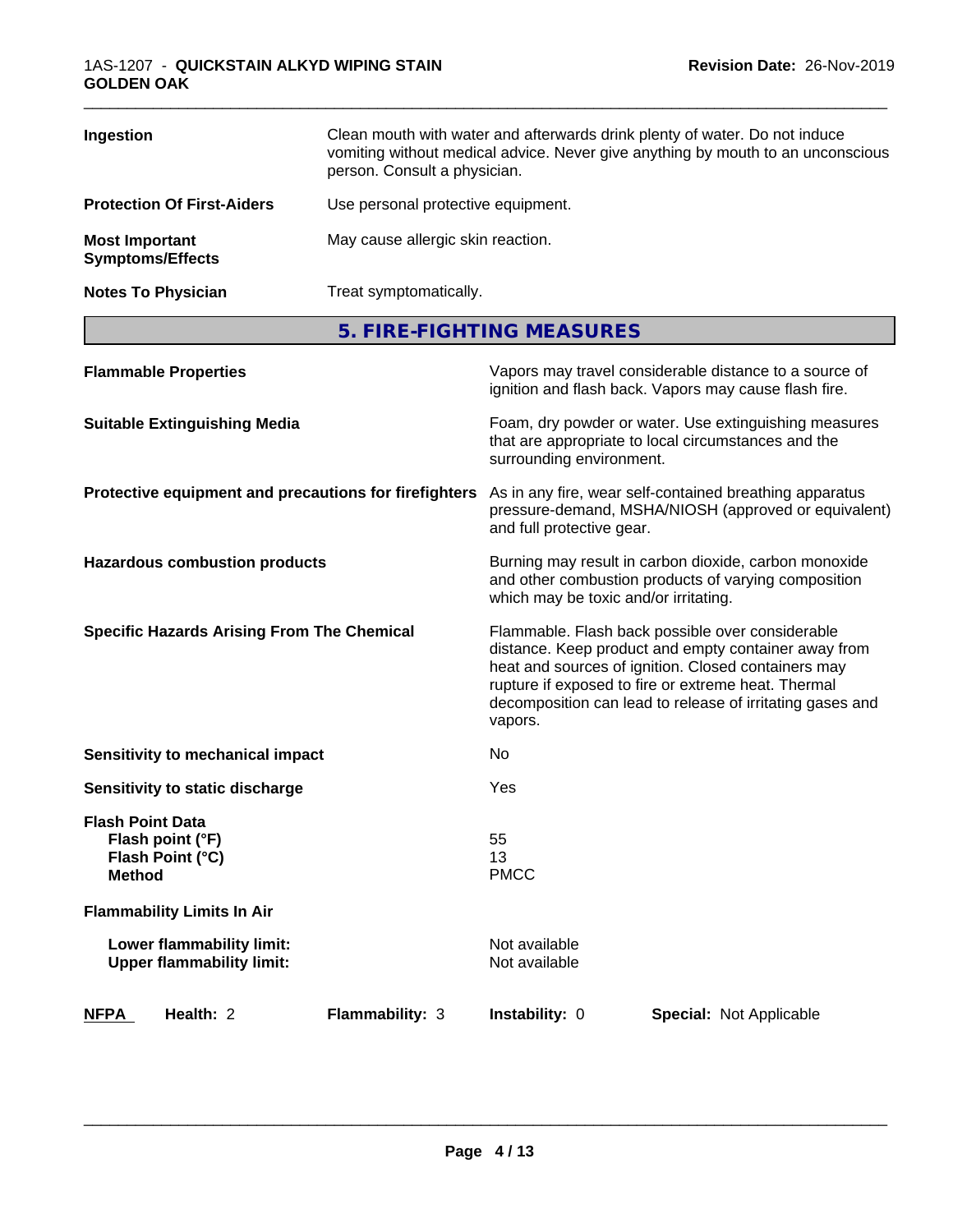#### **NFPA Legend**

- 0 Not Hazardous
- 1 Slightly
- 2 Moderate
- 3 High
- 4 Severe

*The ratings assigned are only suggested ratings, the contractor/employer has ultimate responsibilities for NFPA ratings where this system is used.*

\_\_\_\_\_\_\_\_\_\_\_\_\_\_\_\_\_\_\_\_\_\_\_\_\_\_\_\_\_\_\_\_\_\_\_\_\_\_\_\_\_\_\_\_\_\_\_\_\_\_\_\_\_\_\_\_\_\_\_\_\_\_\_\_\_\_\_\_\_\_\_\_\_\_\_\_\_\_\_\_\_\_\_\_\_\_\_\_\_\_\_\_\_

*Additional information regarding the NFPA rating system is available from the National Fire Protection Agency (NFPA) at www.nfpa.org.*

# **6. ACCIDENTAL RELEASE MEASURES**

| <b>Personal Precautions</b>      | Remove all sources of ignition. Take precautions to prevent flashback. Ground<br>and bond all containers and handling equipment. Take precautionary measures<br>against static discharges. Ensure adequate ventilation. Avoid contact with skin,<br>eyes and clothing. Use personal protective equipment.  |
|----------------------------------|------------------------------------------------------------------------------------------------------------------------------------------------------------------------------------------------------------------------------------------------------------------------------------------------------------|
| <b>Other Information</b>         | Prevent further leakage or spillage if safe to do so. Do not allow material to<br>contaminate ground water system. Prevent product from entering drains. Do not<br>flush into surface water or sanitary sewer system. Local authorities should be<br>advised if significant spillages cannot be contained. |
| <b>Environmental precautions</b> | See Section 12 for additional Ecological Information.                                                                                                                                                                                                                                                      |
| <b>Methods for Cleaning Up</b>   | Dam up. Soak up with inert absorbent material. Use a non-sparking or explosion<br>proof means to transfer material to a sealed, appropriate container for disposal.<br>Clean contaminated surface thoroughly.                                                                                              |

# **7. HANDLING AND STORAGE**

| <b>Handling</b>               | Avoid contact with skin, eyes and clothing. Wear personal protective equipment.<br>Do not breathe vapors or spray mist. Use only in ventilated areas. Prevent vapor<br>build-up by providing adequate ventilation during and after use.                                                                                                                                                                                                        |
|-------------------------------|------------------------------------------------------------------------------------------------------------------------------------------------------------------------------------------------------------------------------------------------------------------------------------------------------------------------------------------------------------------------------------------------------------------------------------------------|
|                               | Take precautionary measures against static discharges. To avoid ignition of<br>vapors by static electricity discharge, all metal parts of the equipment must be<br>grounded. Keep away from heat, sparks and flame. Do not smoke. Extinguish all<br>flames and pilot lights, and turn off stoves, heaters, electric motors and other<br>sources of ignition during use and until all vapors are gone. Ignition and/or flash<br>back may occur. |
| <b>Storage</b>                | Keep containers tightly closed in a dry, cool and well-ventilated place. Keep away<br>from heat. Keep away from open flames, hot surfaces and sources of ignition.<br>Keep in properly labeled containers. Keep out of the reach of children.                                                                                                                                                                                                  |
|                               | <b>DANGER</b> - Rags, steel wool or waste soaked with this product may<br>spontaneously catch fire if improperly discarded. Immediately after use, place<br>rags, steel wool or waste in a sealed water-filled metal container.                                                                                                                                                                                                                |
| <b>Incompatible Materials</b> | Incompatible with strong acids and bases and strong oxidizing agents.                                                                                                                                                                                                                                                                                                                                                                          |
|                               | Technical measures/Precautions Ensure adequate ventilation. Use only where airflow will keep vapors from building                                                                                                                                                                                                                                                                                                                              |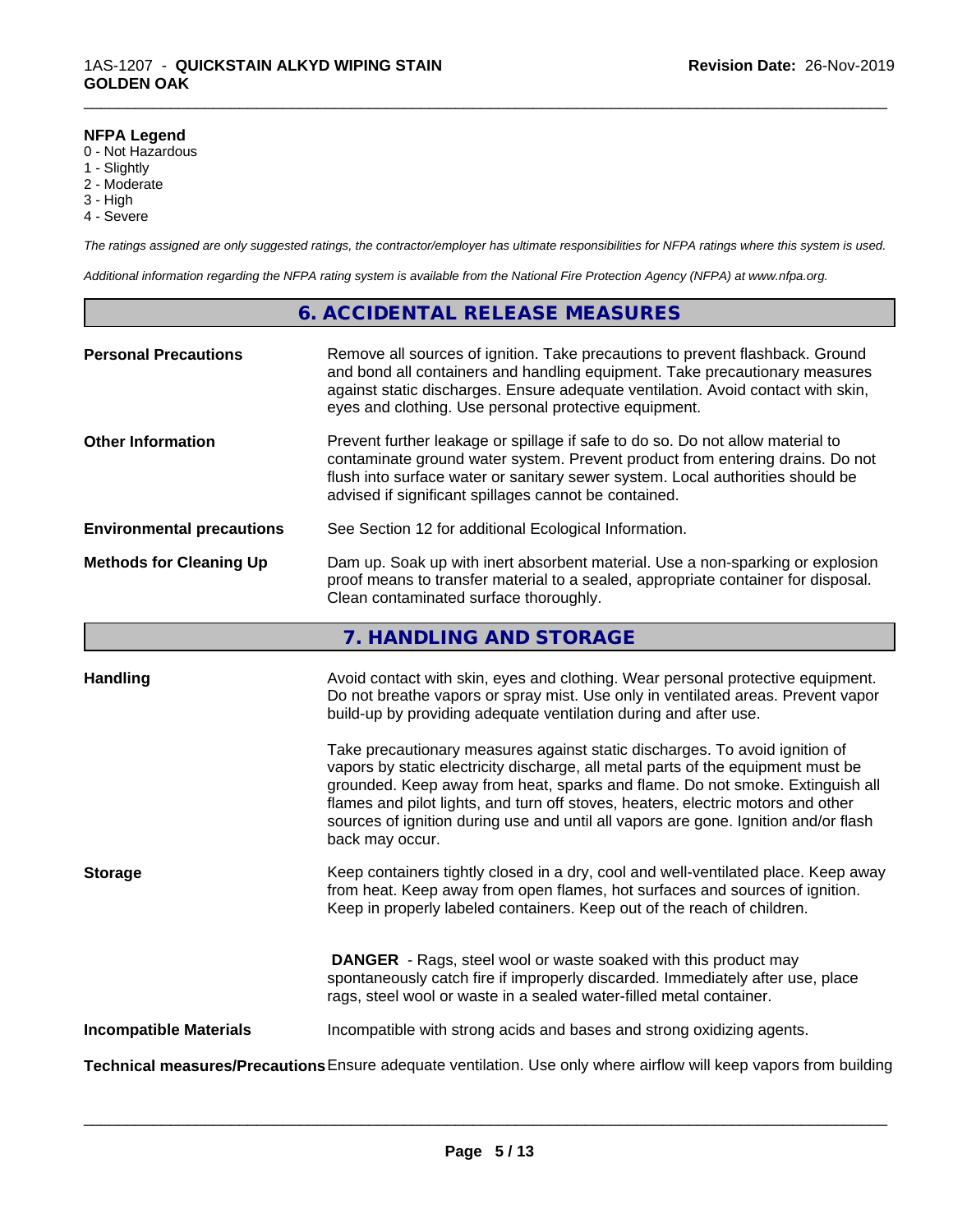up in or near the work area in adjoining rooms. Comply with all national, state, and local codes pertaining to the storage, handling, dispensing and disposal of flammable liquids.

\_\_\_\_\_\_\_\_\_\_\_\_\_\_\_\_\_\_\_\_\_\_\_\_\_\_\_\_\_\_\_\_\_\_\_\_\_\_\_\_\_\_\_\_\_\_\_\_\_\_\_\_\_\_\_\_\_\_\_\_\_\_\_\_\_\_\_\_\_\_\_\_\_\_\_\_\_\_\_\_\_\_\_\_\_\_\_\_\_\_\_\_\_

Dissipate static electricity during transfer by grounding and bonding containers and equipment before transferring material. All equipment should be non-sparking and explosion proof. Use explosion proof electrical equipment for ventilation, lighting and material handling.

**8. EXPOSURE CONTROLS/PERSONAL PROTECTION**

#### **Exposure Limits**

| <b>Chemical name</b> | <b>ACGIH TLV</b> | <b>OSHA PEL</b>                   |
|----------------------|------------------|-----------------------------------|
| n-Butyl acetate      | 150 ppm - TWA    | 150 ppm - TWA                     |
|                      | 200 ppm - STEL   | 710 mg/m $3$ - TWA                |
| Acetone              | 250 ppm - TWA    | 1000 ppm - TWA                    |
|                      | 500 ppm - STEL   | 2400 mg/m <sup>3</sup> - TWA      |
| 2-Butoxyethanol      | 20 ppm - TWA     | 50 ppm - TWA                      |
|                      |                  | 240 mg/m $3$ - TWA                |
|                      |                  | prevent or reduce skin absorption |
| Stoddard solvent     | 100 ppm - TWA    | 500 ppm - TWA                     |
|                      |                  | 2900 mg/m <sup>3</sup> - TWA      |
| Xylene               | 100 ppm - TWA    | 100 ppm - TWA                     |
|                      | 150 ppm - STEL   | 435 mg/m $3$ - TWA                |
| Naphthalene          | 10 ppm - TWA     | 10 ppm - TWA                      |
|                      | <b>Skin</b>      | 50 mg/m <sup>3</sup> - TWA        |
| Ethanol              | STEL: 1000 ppm   | 1000 ppm - TWA                    |
|                      |                  | 1900 mg/m <sup>3</sup> - TWA      |
| Ethyl benzene        | 20 ppm - TWA     | 100 ppm - TWA                     |
|                      |                  | 435 mg/m $3$ - TWA                |
| Octane               | 300 ppm - TWA    | 500 ppm - TWA                     |
|                      |                  | 2350 mg/m <sup>3</sup> - TWA      |
| Heptane              | 400 ppm - TWA    | 500 ppm - TWA                     |
|                      | 500 ppm - STEL   | 2000 mg/m <sup>3</sup> - TWA      |
| Cumene               | 50 ppm - TWA     | 50 ppm - TWA                      |
|                      |                  | 245 mg/m <sup>3</sup> - TWA       |
|                      |                  | prevent or reduce skin absorption |

#### **Legend**

ACGIH - American Conference of Governmental Industrial Hygienists Exposure Limits OSHA - Occupational Safety & Health Administration Exposure Limits N/E - Not Established

| <b>Appropriate engineering</b><br>controls |                                                                                                                                                      |
|--------------------------------------------|------------------------------------------------------------------------------------------------------------------------------------------------------|
| <b>Engineering Measures</b>                | Ensure adequate ventilation, especially in confined areas.                                                                                           |
| <b>Personal Protective Equipment</b>       |                                                                                                                                                      |
| <b>Eye/Face Protection</b>                 | Safety glasses with side-shields. If splashes are likely to occur, wear Tightly<br>fitting safety goggles.                                           |
| <b>Skin Protection</b>                     | Long sleeved clothing. Protective gloves.                                                                                                            |
| <b>Respiratory Protection</b>              | Use only with adequate ventilation. In operations where exposure limits are<br>exceeded, use a NIOSH approved respirator that has been selected by a |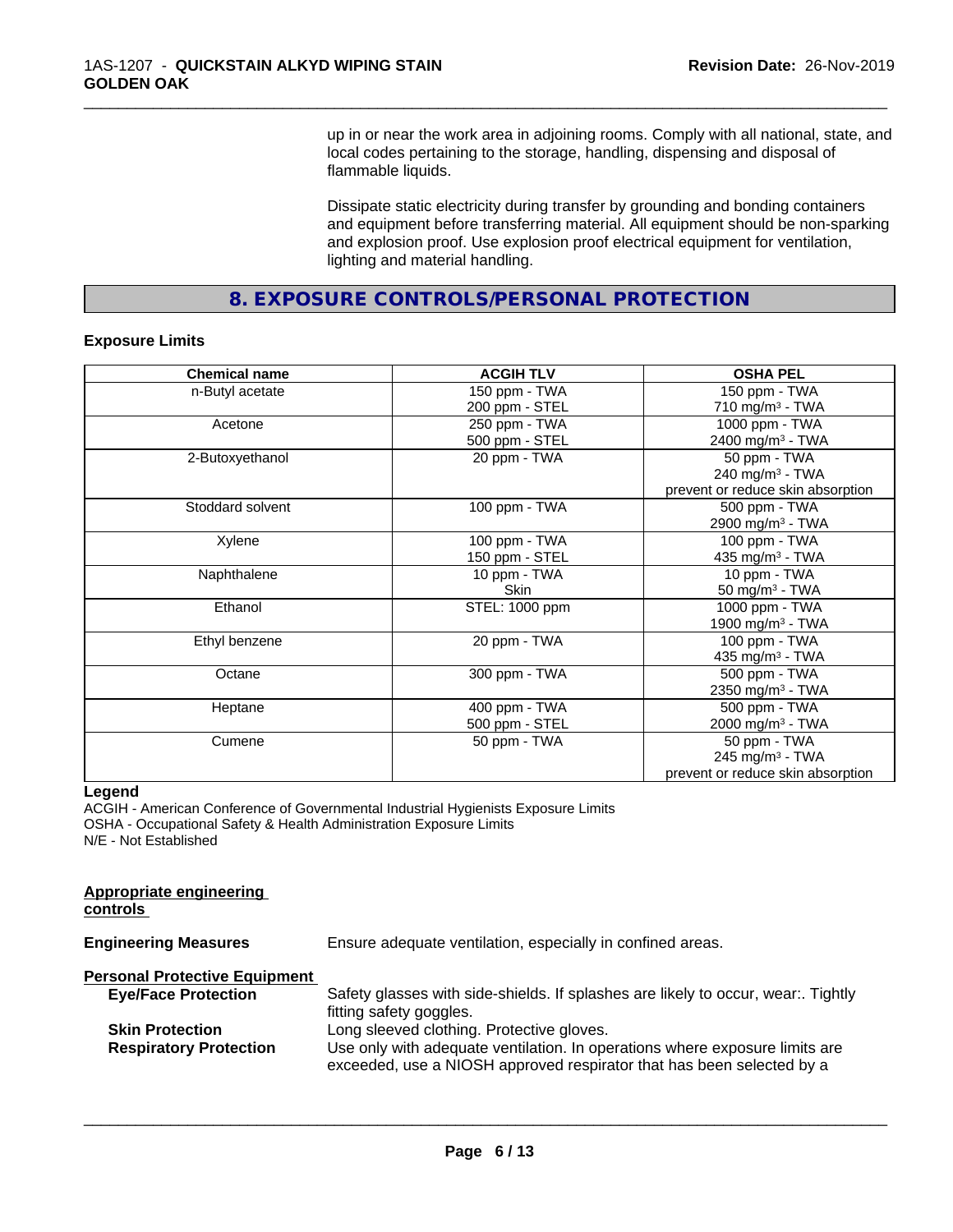technically qualified person for the specific work conditions. When spraying the product or applying in confined areas, wear a NIOSH approved respirator specified for paint spray or organic vapors.

\_\_\_\_\_\_\_\_\_\_\_\_\_\_\_\_\_\_\_\_\_\_\_\_\_\_\_\_\_\_\_\_\_\_\_\_\_\_\_\_\_\_\_\_\_\_\_\_\_\_\_\_\_\_\_\_\_\_\_\_\_\_\_\_\_\_\_\_\_\_\_\_\_\_\_\_\_\_\_\_\_\_\_\_\_\_\_\_\_\_\_\_\_

**Hygiene Measures** Avoid contact with skin, eyes and clothing. Remove and wash contaminated clothing before re-use. Wash thoroughly after handling.

# **9. PHYSICAL AND CHEMICAL PROPERTIES**

**Appearance** liquid **Odor** solvent **Odor Threshold No information available No information available Density (lbs/gal)** 7.25 - 7.35 **Specific Gravity** 0.87 - 0.89 **pH** No information available **Viscosity (cps)** No information available **Solubility(ies)** No information available **Water solubility Water solubility Water solubility Water solubility Water solubility Water solution Evaporation Rate No information available No information available Vapor pressure** No information available **No information** available **Vapor density No information available No information available Wt.** % Solids 30 - 40 **Vol. % Solids** 30 - 40 **Wt. % Volatiles** 60 - 70 **Vol. % Volatiles** 60 - 70 **VOC Regulatory Limit (g/L)** < 550 **Boiling Point (°F)** 136 **Boiling Point (°C)** 58 **Freezing point (°F)** No information available **Freezing Point (°C)** No information available **Flash point (°F)** 55 **Flash Point (°C)** 13 **Method** PMCC **Flammability (solid, gas)** Not applicable **Upper flammability limit:** No information available **Lower flammability limit:** No information available **Autoignition Temperature (°F)** No information available **Autoignition Temperature (°C)** No information available **Decomposition Temperature (°F)** No information available **Decomposition Temperature (°C)** No information available<br> **Partition coefficient Partition available** 

**No information available** 

# **10. STABILITY AND REACTIVITY**

**Reactivity No data available Chemical Stability Stability** Stable under normal conditions. Hazardous polymerisation does not occur. **Conditions to avoid EXECUTE:** The Metal Metal Metal Metal Metal Metal Metal Metal Metal Metal Metal Metal Metal Metal Metal Metal Metal Metal Metal Metal Metal Metal Metal Metal Metal Metal Metal Metal Metal Metal Metal electricity and sources of ignition. Sparks. Elevated temperature.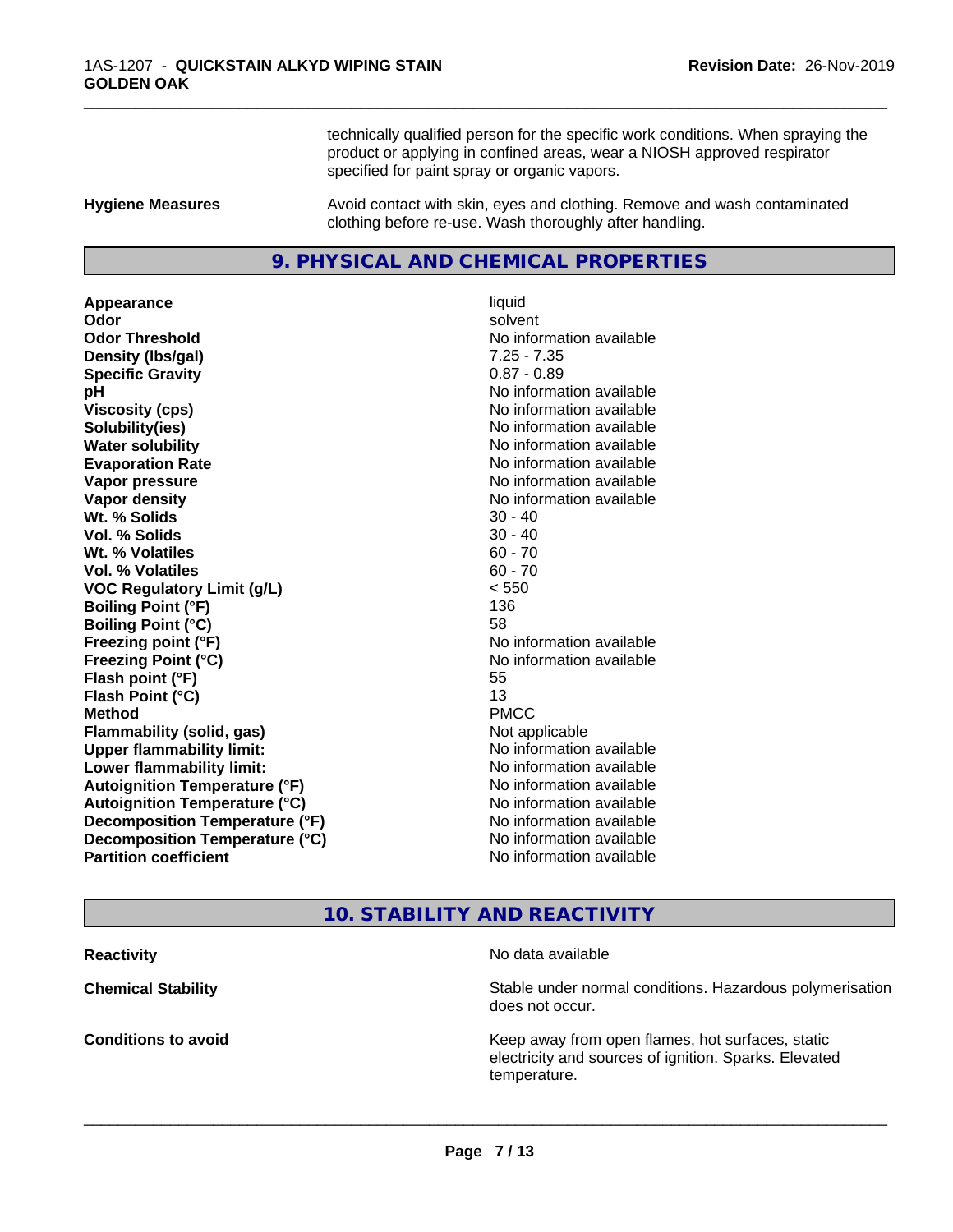| <b>Incompatible Materials</b>                                                                                                                                                                                    |                                                                                                                                                                      | Incompatible with strong acids and bases and strong<br>oxidizing agents.                                                                                                                                                                                                                                              |
|------------------------------------------------------------------------------------------------------------------------------------------------------------------------------------------------------------------|----------------------------------------------------------------------------------------------------------------------------------------------------------------------|-----------------------------------------------------------------------------------------------------------------------------------------------------------------------------------------------------------------------------------------------------------------------------------------------------------------------|
| <b>Hazardous Decomposition Products</b>                                                                                                                                                                          |                                                                                                                                                                      | Thermal decomposition can lead to release of irritating<br>gases and vapors.                                                                                                                                                                                                                                          |
| Possibility of hazardous reactions                                                                                                                                                                               |                                                                                                                                                                      | None under normal conditions of use.                                                                                                                                                                                                                                                                                  |
|                                                                                                                                                                                                                  |                                                                                                                                                                      | 11. TOXICOLOGICAL INFORMATION                                                                                                                                                                                                                                                                                         |
| <b>Product Information</b>                                                                                                                                                                                       |                                                                                                                                                                      |                                                                                                                                                                                                                                                                                                                       |
| Information on likely routes of exposure                                                                                                                                                                         |                                                                                                                                                                      |                                                                                                                                                                                                                                                                                                                       |
| <b>Principal Routes of Exposure</b>                                                                                                                                                                              | Eye contact, skin contact and inhalation.                                                                                                                            |                                                                                                                                                                                                                                                                                                                       |
| <b>Acute Toxicity</b>                                                                                                                                                                                            |                                                                                                                                                                      |                                                                                                                                                                                                                                                                                                                       |
| <b>Product Information</b>                                                                                                                                                                                       | inhaling vapors may be harmful or fatal.                                                                                                                             | Repeated or prolonged exposure to organic solvents may lead to permanent brain<br>and nervous system damage. Intentional misuse by deliberately concentrating and                                                                                                                                                     |
| Symptoms related to the physical, chemical and toxicological characteristics                                                                                                                                     |                                                                                                                                                                      |                                                                                                                                                                                                                                                                                                                       |
| <b>Symptoms</b>                                                                                                                                                                                                  | No information available                                                                                                                                             |                                                                                                                                                                                                                                                                                                                       |
|                                                                                                                                                                                                                  |                                                                                                                                                                      | Delayed and immediate effects as well as chronic effects from short and long-term exposure                                                                                                                                                                                                                            |
| Eye contact<br><b>Skin contact</b>                                                                                                                                                                               | Contact with eyes may cause irritation.<br>skin and produce dermatitis.                                                                                              | May cause skin irritation and/or dermatitis. Prolonged skin contact may defat the                                                                                                                                                                                                                                     |
| Ingestion                                                                                                                                                                                                        | death.                                                                                                                                                               | Harmful if swallowed. Ingestion may cause irritation to mucous membranes. Small<br>amounts of this product aspirated into the respiratory system during ingestion or<br>vomiting may cause mild to severe pulmonary injury, possibly progressing to                                                                   |
| <b>Inhalation</b>                                                                                                                                                                                                |                                                                                                                                                                      | Harmful by inhalation. High vapor / aerosol concentrations are irritating to the<br>eyes, nose, throat and lungs and may cause headaches, dizziness, drowsiness,<br>unconsciousness, and other central nervous system effects.                                                                                        |
| <b>Sensitization</b><br><b>Neurological Effects</b><br><b>Mutagenic Effects</b><br><b>Reproductive Effects</b><br><b>Developmental Effects</b><br><b>Target organ effects</b><br><b>STOT - repeated exposure</b> | May cause an allergic skin reaction<br>No information available.<br>No information available.<br>No information available.<br>No information available.<br>exposure. | Possible risk of impaired fertility. Possible risk of harm to the unborn child.<br>Causes damage to organs through prolonged or repeated exposure if inhaled.<br>May cause disorder and damage to the. liver. kidney. spleen. blood. Central<br>nervous system. Causes damage to organs through prolonged or repeated |
| <b>STOT - single exposure</b>                                                                                                                                                                                    | system.                                                                                                                                                              | May cause disorder and damage to the. Respiratory system. Central nervous                                                                                                                                                                                                                                             |
| Other adverse effects                                                                                                                                                                                            | No information available.                                                                                                                                            |                                                                                                                                                                                                                                                                                                                       |
| <b>Aspiration Hazard</b>                                                                                                                                                                                         |                                                                                                                                                                      | May be harmful if swallowed and enters airways. Small amounts of this product                                                                                                                                                                                                                                         |

\_\_\_\_\_\_\_\_\_\_\_\_\_\_\_\_\_\_\_\_\_\_\_\_\_\_\_\_\_\_\_\_\_\_\_\_\_\_\_\_\_\_\_\_\_\_\_\_\_\_\_\_\_\_\_\_\_\_\_\_\_\_\_\_\_\_\_\_\_\_\_\_\_\_\_\_\_\_\_\_\_\_\_\_\_\_\_\_\_\_\_\_\_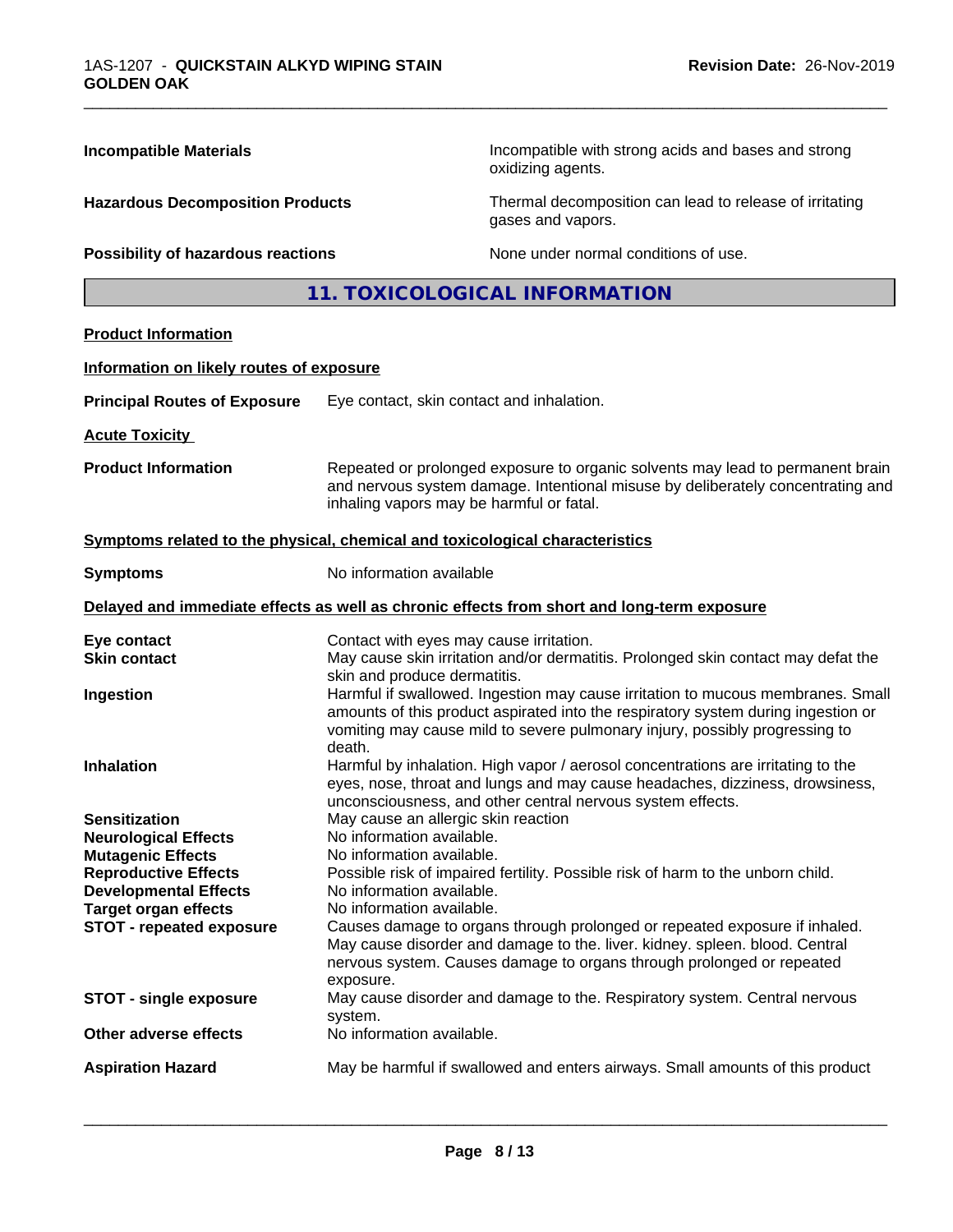aspirated into the respiratory system during ingestion or vomiting may cause mild to severe pulmonary injury, possibly progressing to death.

\_\_\_\_\_\_\_\_\_\_\_\_\_\_\_\_\_\_\_\_\_\_\_\_\_\_\_\_\_\_\_\_\_\_\_\_\_\_\_\_\_\_\_\_\_\_\_\_\_\_\_\_\_\_\_\_\_\_\_\_\_\_\_\_\_\_\_\_\_\_\_\_\_\_\_\_\_\_\_\_\_\_\_\_\_\_\_\_\_\_\_\_\_

# **Numerical measures of toxicity**

**The following values are calculated based on chapter 3.1 of the GHS document**

| <b>ATEmix (oral)</b>                 | 5884 mg/ka |
|--------------------------------------|------------|
| <b>ATEmix (dermal)</b>               | 4128 mg/kg |
| <b>ATEmix (inhalation-dust/mist)</b> | 28.6 ma/L  |
| <b>ATEmix (inhalation-vapor)</b>     | 67 ma/L    |

#### **Component Information**

| Chemical name                                                | Oral LD50                                                                   | Dermal LD50                 | <b>Inhalation LC50</b>                                        |
|--------------------------------------------------------------|-----------------------------------------------------------------------------|-----------------------------|---------------------------------------------------------------|
| Hydrotreated light naphtha<br>64742-49-0                     | $> 5000$ mg/kg (Rat)                                                        | $>$ 3160 mg/kg (Rabbit)     | $= 73680$ ppm (Rat) 4 h                                       |
| Distillates, petroleum, hydrotreated<br>light<br>64742-47-8  | > 5000 mg/kg (Rat)                                                          | > 2000 mg/kg (Rabbit)       | > 5.2 mg/L (Rat) 4 h                                          |
| Solvent naphtha (petroleum), heavy<br>aromatic<br>64742-94-5 | > 5000 mg/kg (Rat)                                                          | > 2 mL/kg (Rabbit)          | $> 590$ mg/m <sup>3</sup> (Rat) 4 h                           |
| Solvent naphtha, petroleum, light<br>aromatic<br>64742-95-6  | $= 8400$ mg/kg (Rat)                                                        | > 2000 mg/kg (Rabbit)       | $= 3400$ ppm (Rat) 4 h                                        |
| n-Butyl acetate<br>123-86-4                                  | $= 10768$ mg/kg (Rat)                                                       | $> 17600$ mg/kg (Rabbit)    |                                                               |
| Acetone<br>67-64-1                                           | $= 5800$ mg/kg (Rat)                                                        |                             | $= 50100$ mg/m <sup>3</sup> (Rat) 8 h                         |
| 2-Butoxyethanol<br>111-76-2                                  | $= 1300$ mg/kg (Rat)                                                        | $>$ 2000 mg/kg (Rabbit)     | > 4.9 mg/L (Rat) 3H                                           |
| 1,2,4-Trimethylbenzene<br>$95 - 63 - 6$                      | $=$ 3280 mg/kg (Rat)                                                        | $>$ 3160 mg/kg (Rabbit)     | $= 18$ g/m <sup>3</sup> (Rat) 4 h                             |
| VM&P naphtha<br>64742-89-8                                   |                                                                             | $=$ 3000 mg/kg (Rabbit)     |                                                               |
| Xylene<br>1330-20-7                                          | $=$ 3500 mg/kg (Rat)                                                        | $>$ 4350 mg/kg (Rabbit)     | $= 29.08$ mg/L (Rat) 4 h                                      |
| Naphthalene<br>$91 - 20 - 3$                                 | = 1110 mg/kg ( Rat ) = 490 mg/kg ( = 1120 mg/kg ( Rabbit ) > 20 g/kg<br>Rat | Rabbit)                     | $>$ 340 mg/m <sup>3</sup> (Rat) 1 h                           |
| Ethanol<br>64-17-5                                           | $= 7060$ mg/kg (Rat)                                                        |                             | $= 124.7$ mg/L (Rat) 4 h                                      |
| Ethyl benzene<br>$100 - 41 - 4$                              | $=$ 3500 mg/kg (Rat)                                                        | $= 15400$ mg/kg (Rabbit)    | $= 17.2$ mg/L (Rat) 4 h                                       |
| Octane<br>111-65-9                                           |                                                                             |                             | $= 118$ g/m <sup>3</sup> (Rat) 4 h = 25260 ppm<br>(Rat) 4 h   |
| Heptane<br>142-82-5                                          |                                                                             | $=$ 3000 mg/kg (Rabbit)     | $= 103$ g/m <sup>3</sup> (Rat) 4 h                            |
| Cumene<br>98-82-8                                            | $= 1400$ mg/kg (Rat)                                                        | $= 12300 \mu L/kg$ (Rabbit) | $>$ 3577 ppm (Rat) 6 h = 39000<br>mg/m <sup>3</sup> (Rat) 4 h |

# **Carcinogenicity**

*The information below indicateswhether each agency has listed any ingredient as a carcinogen:.*

| <b>Chemical name</b> | <b>IARC</b>         | <b>NTP</b>        | <b>OSHA</b> |
|----------------------|---------------------|-------------------|-------------|
|                      | 2B - Possible Human | Reasonably        | Listed      |
| Naphthalene          | Carcinogen          | Anticipated Human |             |
|                      |                     | Carcinogen        |             |
|                      | 2B - Possible Human |                   | Listed      |
| Ethyl benzene        | Carcinogen          |                   |             |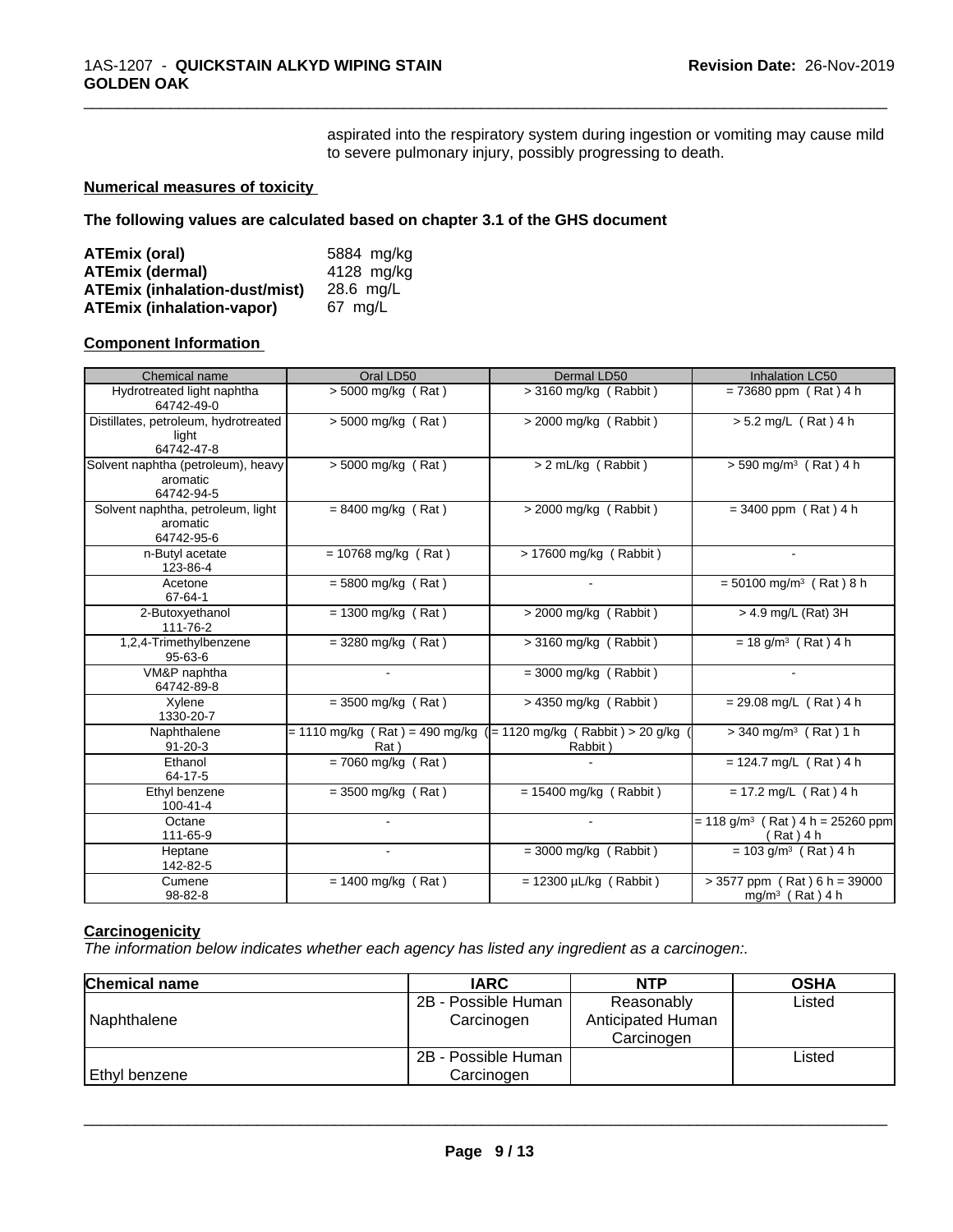| Anticipated Human<br>Cumene<br>Carcinogen<br>Carcinogen |
|---------------------------------------------------------|
|---------------------------------------------------------|

\_\_\_\_\_\_\_\_\_\_\_\_\_\_\_\_\_\_\_\_\_\_\_\_\_\_\_\_\_\_\_\_\_\_\_\_\_\_\_\_\_\_\_\_\_\_\_\_\_\_\_\_\_\_\_\_\_\_\_\_\_\_\_\_\_\_\_\_\_\_\_\_\_\_\_\_\_\_\_\_\_\_\_\_\_\_\_\_\_\_\_\_\_

#### **Legend**

IARC - International Agency for Research on Cancer NTP - National Toxicity Program OSHA - Occupational Safety & Health Administration

**12. ECOLOGICAL INFORMATION**

# **Ecotoxicity Effects**

The environmental impact of this product has not been fully investigated.

## **Product Information**

## **Acute Toxicity to Fish**

No information available

#### **Acute Toxicity to Aquatic Invertebrates**

No information available

#### **Acute Toxicity to Aquatic Plants**

No information available

#### **Persistence / Degradability**

No information available.

#### **Bioaccumulation**

There is no data for this product.

#### **Mobility in Environmental Media**

No information available.

#### **Ozone**

Not applicable

#### **Component Information**

#### **Acute Toxicity to Fish**

n-Butyl acetate LC50: 18 mg/L (Fathead Minnow - 96 hr.) Acetone LC50: 8300 (Bluegill - 96 hr.) mg/L 2-Butoxyethanol LC50: 1490 mg/L (Bluegill sunfish - 96 hr.) Xylene LC50: 13.5 mg/L (Rainbow Trout - 96 hr.) Ethyl benzene LC50: 12.1 mg/L (Fathead Minnow - 96 hr.)

#### **Acute Toxicity to Aquatic Invertebrates**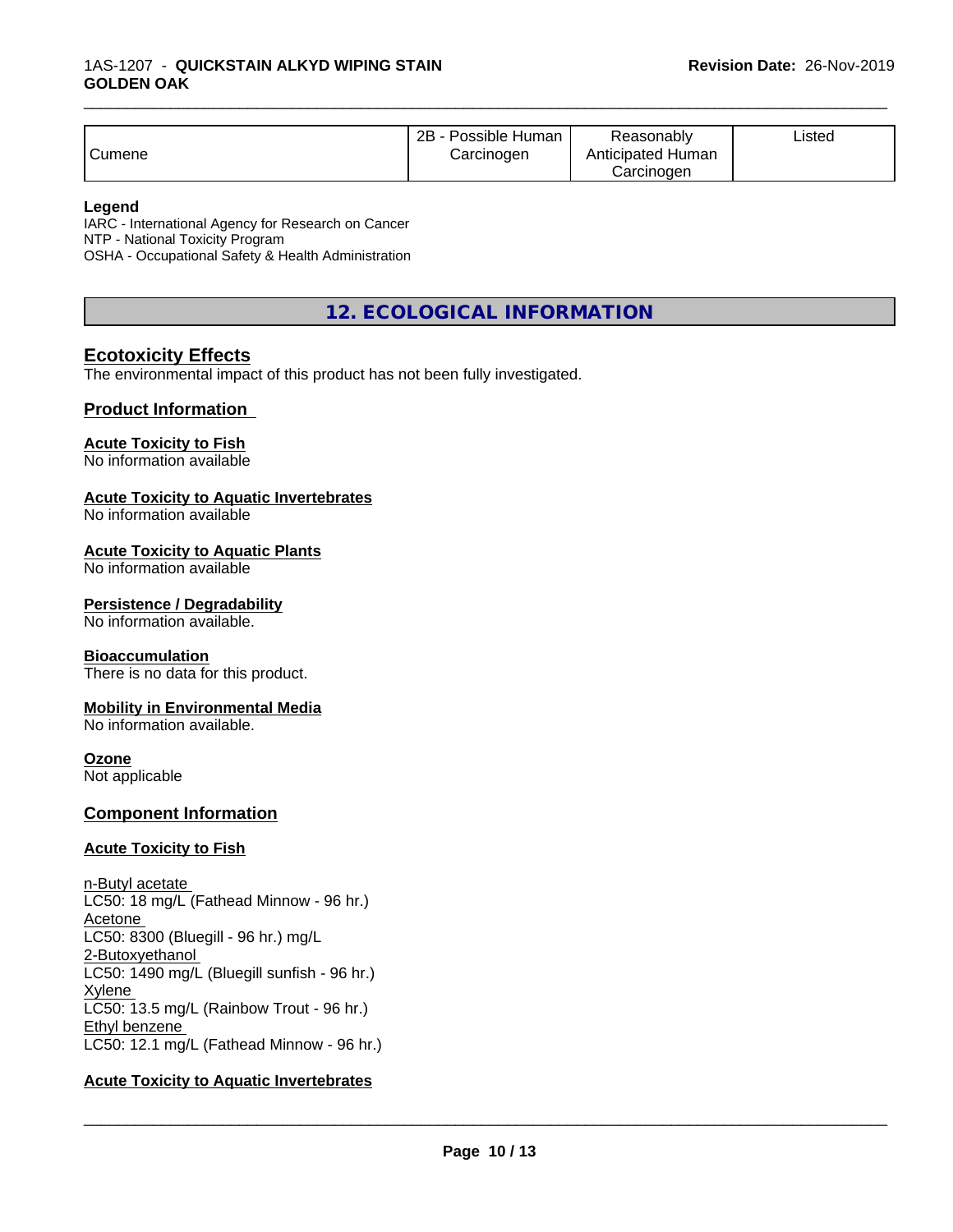n-Butyl acetate EC50: 72.8 mg/L (Daphnia magna - 48 hr.) Acetone EC50: 12600 mg/L (Daphnia magna - 48 hr.) Ethyl benzene EC50: 1.8 mg/L (Daphnia magna - 48 hr.)

## **Acute Toxicity to Aquatic Plants**

n-Butyl acetate EC50: 674.7 mg/L (Green algae (Scenedesmus subspicatus), 72 hrs.) Ethyl benzene EC50: 4.6 mg/L (Green algae (Scenedesmus subspicatus), 72 hrs.)

| 13. DISPOSAL CONSIDERATIONS |
|-----------------------------|
|-----------------------------|

\_\_\_\_\_\_\_\_\_\_\_\_\_\_\_\_\_\_\_\_\_\_\_\_\_\_\_\_\_\_\_\_\_\_\_\_\_\_\_\_\_\_\_\_\_\_\_\_\_\_\_\_\_\_\_\_\_\_\_\_\_\_\_\_\_\_\_\_\_\_\_\_\_\_\_\_\_\_\_\_\_\_\_\_\_\_\_\_\_\_\_\_\_

| <b>Waste Disposal Method</b>   | Dispose of in accordance with federal, state, and local regulations. Local<br>requirements may vary, consult your sanitation department or state-designated<br>environmental protection agency for more disposal options. |
|--------------------------------|---------------------------------------------------------------------------------------------------------------------------------------------------------------------------------------------------------------------------|
| <b>Empty Container Warning</b> | Emptied containers may retain product residue. Follow label warnings even after<br>container is emptied. Residual vapors may explode on ignition.                                                                         |

**14. TRANSPORT INFORMATION**

| <b>DOT</b><br><b>Proper Shipping Name</b><br><b>Hazard class</b><br>UN-No.<br><b>Packing Group</b><br><b>Description</b> | <b>PAINT</b><br>3<br>UN1263<br>Ш<br>UN1263, PAINT, 3, II                                       |
|--------------------------------------------------------------------------------------------------------------------------|------------------------------------------------------------------------------------------------|
| <b>ICAO / IATA</b><br><b>IMDG/IMO</b>                                                                                    | Contact the preparer for further information.<br>Contact the preparer for further information. |
|                                                                                                                          | <b>15. REGULATORY INFORMATION</b>                                                              |

# **International Inventories**

| <b>TSCA: United States</b> | Yes - All components are listed or exempt. |
|----------------------------|--------------------------------------------|
| <b>DSL: Canada</b>         | No - Not all of the components are listed. |
|                            | One or more component is listed on NDSL.   |

# **Federal Regulations**

| SARA 311/312 hazardous categorization |            |
|---------------------------------------|------------|
| Acute health hazard                   | <b>Yes</b> |
| Chronic Health Hazard                 | Yes        |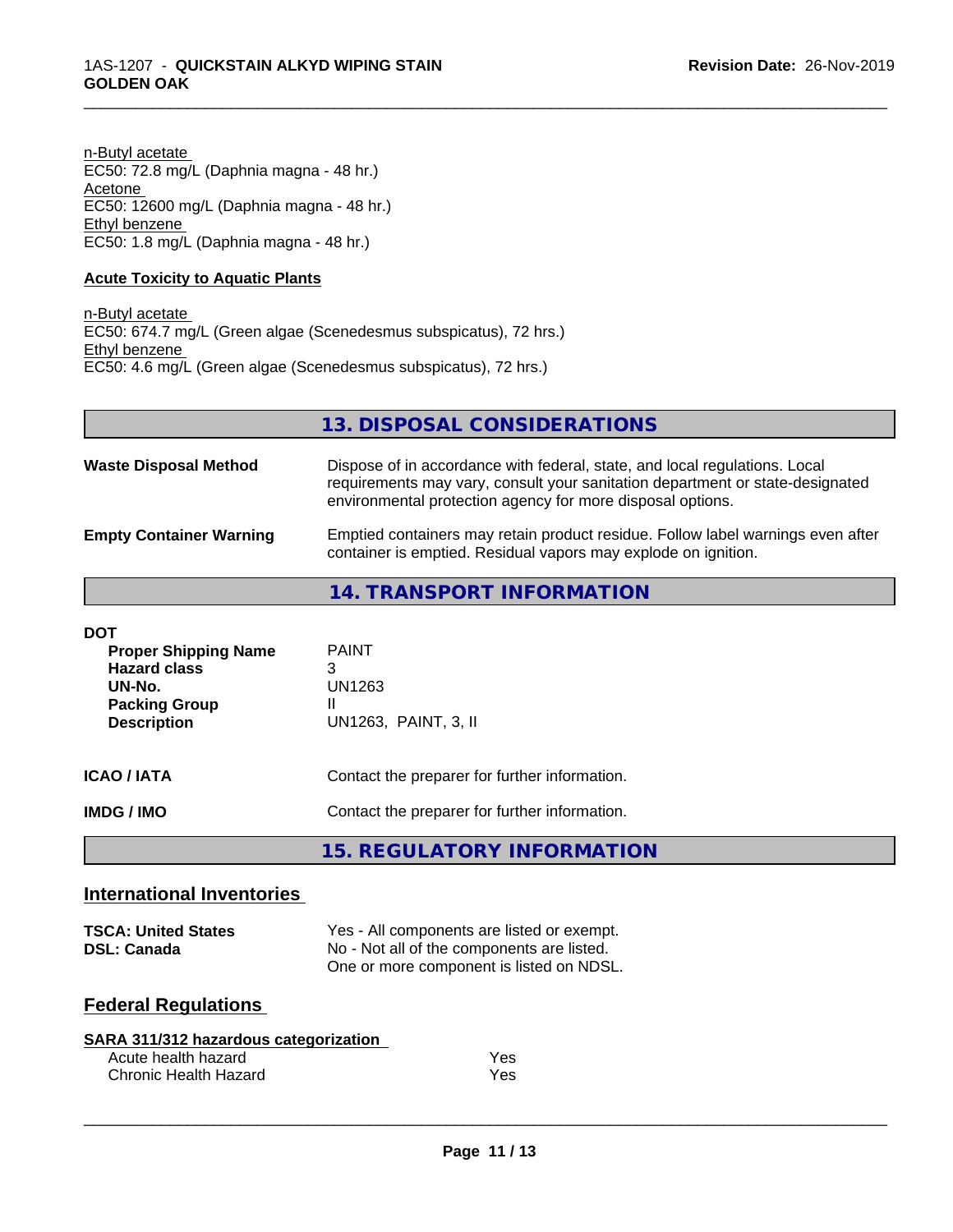| Fire hazard                       | Yes |
|-----------------------------------|-----|
| Sudden release of pressure hazard | Nο  |
| Reactive Hazard                   | Nο  |

# **SARA 313**

Section 313 of Title III of the Superfund Amendments and Reauthorization Act of 1986 (SARA). This product contains a chemical or chemicals which are subject to the reporting requirements of the Act and Title 40 of the Code of Federal Regulations, Part 372:

\_\_\_\_\_\_\_\_\_\_\_\_\_\_\_\_\_\_\_\_\_\_\_\_\_\_\_\_\_\_\_\_\_\_\_\_\_\_\_\_\_\_\_\_\_\_\_\_\_\_\_\_\_\_\_\_\_\_\_\_\_\_\_\_\_\_\_\_\_\_\_\_\_\_\_\_\_\_\_\_\_\_\_\_\_\_\_\_\_\_\_\_\_

| <b>Chemical name</b>   | CAS No.        | Weight-%    | <b>CERCLA/SARA 313</b><br>(de minimis concentration) |
|------------------------|----------------|-------------|------------------------------------------------------|
| 2-Butoxyethanol        | 111-76-2       | $1 - 5$     | 1.0                                                  |
| 1,2,4-Trimethylbenzene | $95 - 63 - 6$  | $1 - 5$     | 1.0                                                  |
| Xvlene                 | 1330-20-7      | $1 - 5$     | 1.0                                                  |
| Naphthalene            | $91 - 20 - 3$  | $0.5 - 1$   | 0.1                                                  |
| Ethyl benzene          | $100 - 41 - 4$ | $0.1 - 0.5$ | 0.1                                                  |

#### **Clean Air Act,Section 112 Hazardous Air Pollutants (HAPs) (see 40 CFR 61)**

This product contains the following HAPs:

| <b>Chemical name</b> | CAS No.        | Weight-%    | <b>Hazardous Air Pollutant</b><br>(HAP) |
|----------------------|----------------|-------------|-----------------------------------------|
| 2-Butoxyethanol      | 111-76-2       | $1 - 5$     | Listed                                  |
| Xvlene               | 1330-20-7      | $1 - 5$     | Listed                                  |
| Naphthalene          | $91 - 20 - 3$  | $0.5 - 1$   | Listed                                  |
| Ethyl benzene        | $100 - 41 - 4$ | $0.1 - 0.5$ | Listed                                  |
| Cumene               | 98-82-8        | $0.1 - 0.5$ | Listed                                  |

# **US State Regulations**

#### **California Proposition 65**

**A WARNING:** Cancer and Reproductive Harm– www.P65warnings.ca.gov

#### **State Right-to-Know**

| <b>Chemical name</b>   | <b>Massachusetts</b> | <b>New Jersey</b> | Pennsylvania |
|------------------------|----------------------|-------------------|--------------|
| Linseed oil            |                      |                   |              |
| n-Butyl acetate        |                      |                   |              |
| Acetone                |                      |                   |              |
| 2-Butoxyethanol        |                      |                   |              |
| Stoddard solvent       |                      |                   |              |
| 1,2,4-Trimethylbenzene |                      |                   |              |
| Xylene                 |                      |                   |              |
| Ethanol                |                      |                   |              |

**Legend**

X - Listed

# **16. OTHER INFORMATION**